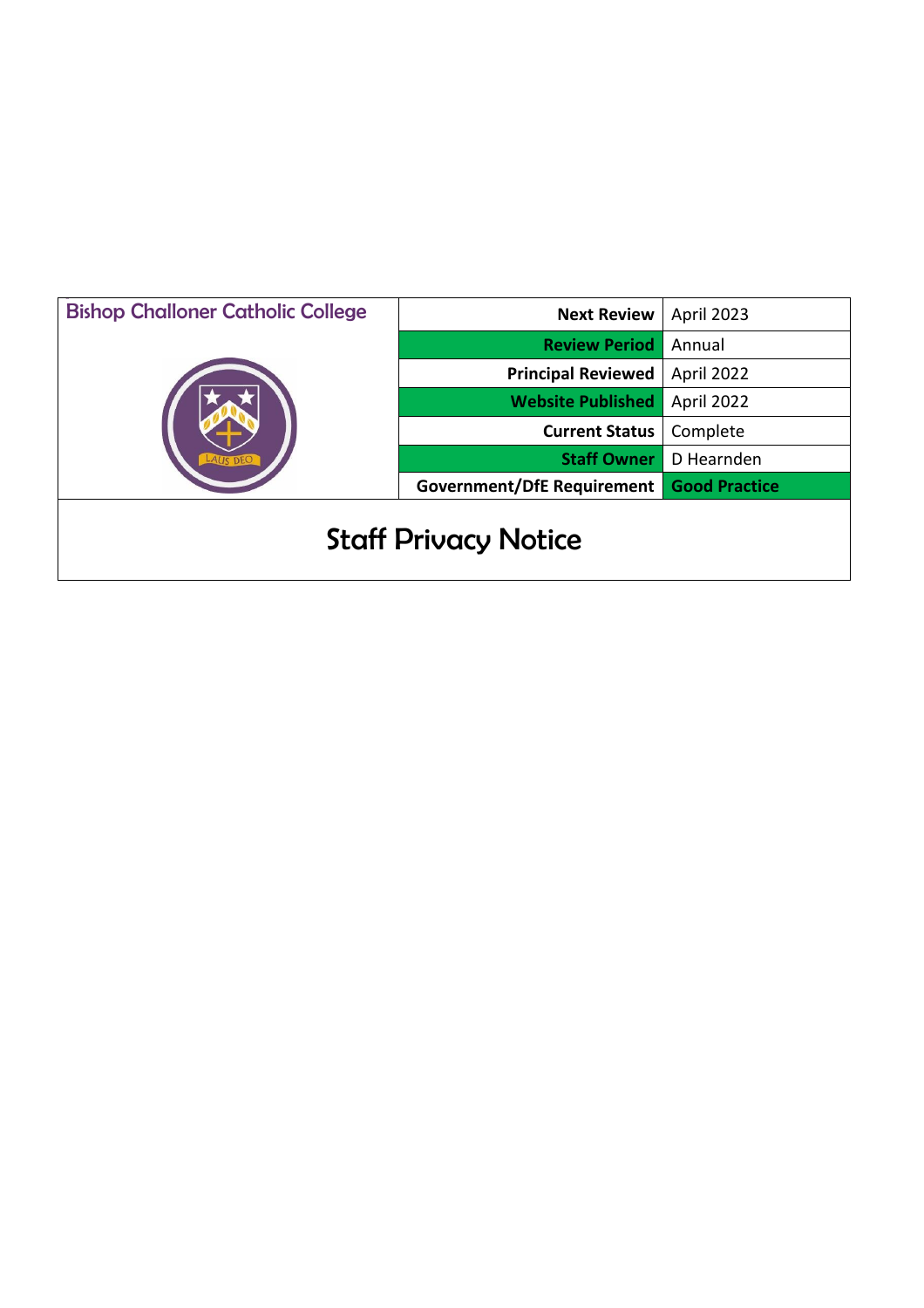# **Physical Restraint Policy**

## **1. Rationale**

At Bishop Challoner Catholic College we recognise our responsibility and duty to care for and support one another as adults and students. In general it is important that adults working in school avoid physical contact with students but it is neither desirable nor possible to have a total 'no contact' policy as there are a variety of situations where this would not be responsible (e.g. providing first aid, demonstrating use of a musical instrument, demonstrating sports techniques). One such occasion where contact may be necessary is where there is a need for appropriate physical restraint or the use of reasonable force, both of which are permitted in law (DFE Use of Reasonable Force in Schools Non Statutory Guidance, July 2013) to prevent students from hurting themselves or others, from damaging property in such a way that it could cause serious injury to themselves or others or from causing disorder. It is recognised that in practice the use of reasonable force will be a rare event.

# **2. Purpose**

The purpose of this policy is to:

- i) Explain the rights of staff to use reasonable force when necessary
- ii) Explain the nature of reasonable force
- iii) Set out the circumstances in which reasonable force may be justified
- iv) Explain the reporting and recording procedure
- v) Set out the complaints process

## **3. Guidelines**

# **i. The rights of staff**

All members of staff have a legal power to use reasonable force within the limitations of this policy and there may be occasions when failure to do so could breach the duty of care towards students. The school will support staff where a member of staff uses reasonable force within the context of this policy.

## **ii. What is reasonable force?**

Force can be used to either control or restrain. Control means either passive physical contact such as standing between pupils or blocking a student's path or active physical contact such as leading a pupil by the arm out of a classroom. Restraint means to hold back physically or to bring a pupil under control and is typically used in more extreme circumstances. Regarding both control and restraint, 'reasonable force' means using no more force than is needed. Staff should always try to avoid acting in a way that might cause injury but it may not always be possible to avoid injury to a student.

## **iii. When can reasonable force be used?**

a) Reasonable force can be used to prevent pupils from hurting themselves or others, from damaging property in such a way that it could cause serious injury to themselves or others or from causing disorder. The decision on whether or not to use reasonable force is down to the professional judgement of the staff member concerned and should always depend on the individual circumstances. There is no need for parental consent prior to using reasonable force. In using reasonable force, reasonable adjustments need to be made for disabled students and students with a statement of special educational need.